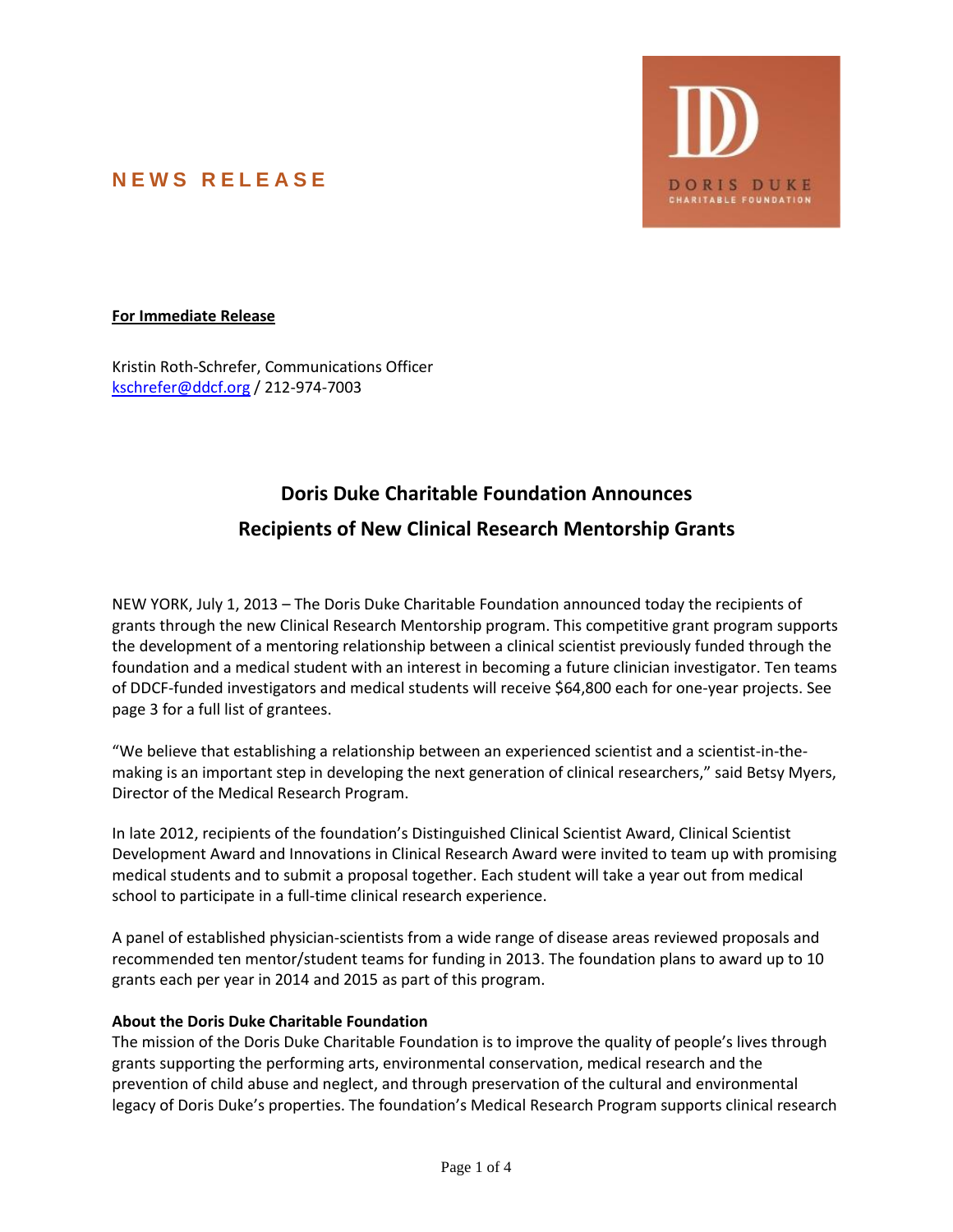that advances the translation of biomedical discoveries into new treatments, preventions and cures for human diseases. To learn more about the program, visit [www.ddcf.org.](http://www.ddcf.org/)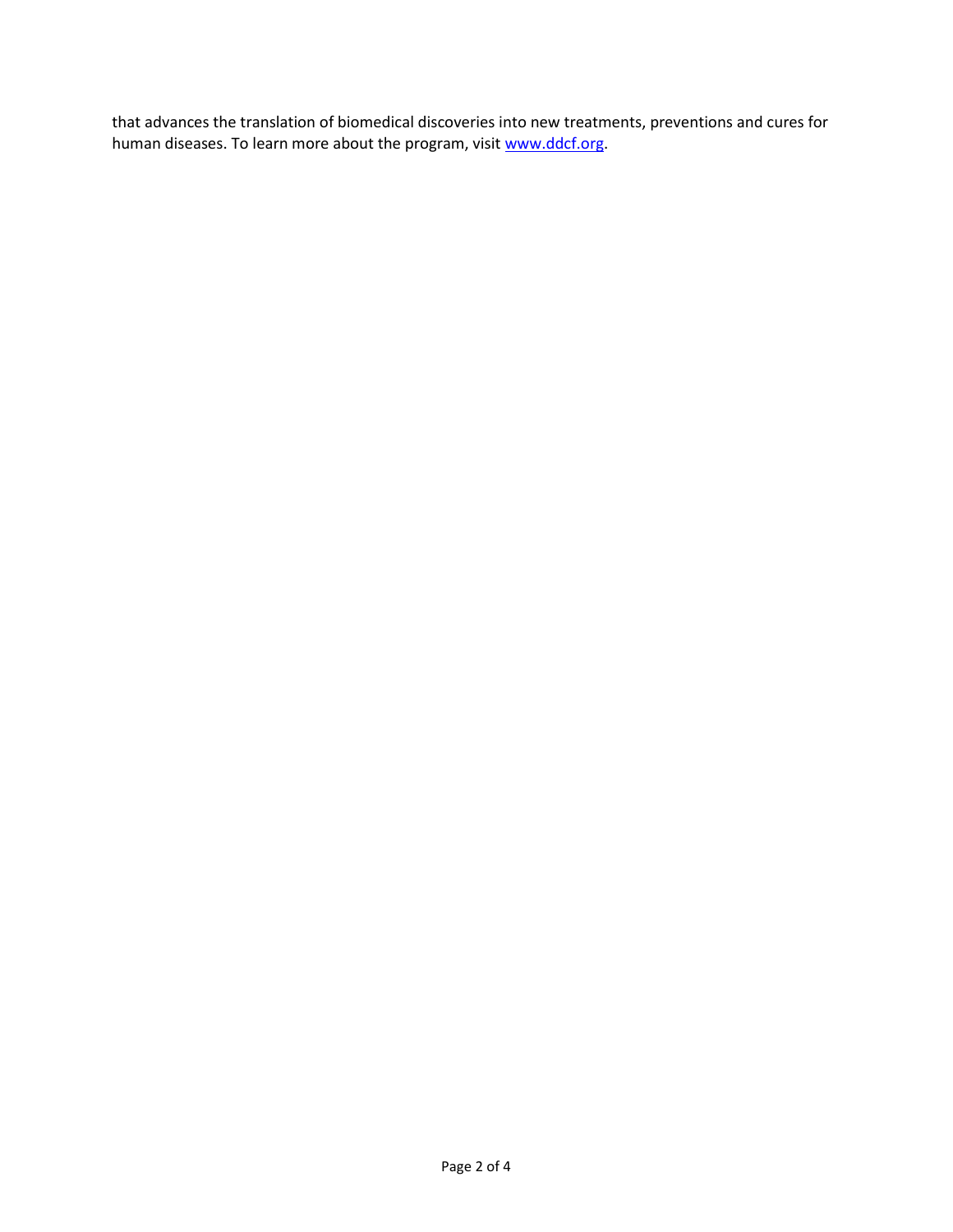#### **2013 Clinical Research Mentorship Awardees**

**Keith A. Choate, M.D., Ph.D.,** *Clinical Scientist Development Award (2011)* Yale University Mentee: Jonathan Levinsohn, Yale School of Medicine Project: Genetics and Pathobiology of Mosaic Skin Disorders

**Benjamin H. Chi, M.D.,** *Clinical Scientist Development Award (2007)* University of North Carolina at Chapel Hill Mentee: Bryan Carter, Icahn School of Medicine at Mount Sinai Project: Validation of a Community Survey Methodology for Measuring PMTCT Impact

**Pradipta Ghosh, M.D., M.B.B.S.,** *Clinical Scientist Development Award (2010)* University of California, San Diego Mentee: Gary Ma, University of California, San Diego School of Medicine Project: Molecular Rheostats in Type II Diabetes - Novel Therapeutic Targets for Insulin Resistance

#### **Olufunmilayo I. Olopade, M.D.,** *Distinguished Clinical Scientist Award (2000)*

University of Chicago Mentee: Liese Pruitt, Pritzker School of Medicine, University of Chicago Project: Understanding Social and System Delays That Lead to Late Diagnosis of Breast Cancer in Southwestern Nigeria

**Sallie R. Permar, M.D., Ph.D.,** *Clinical Scientist Development Award (2010)* Duke University Mentee: Robin Mansour, Duke University School of Medicine Project: Mapping the Antiviral Activity of a Novel HIV-Inhibitor Isolated from Breast Milk

**Daniel J. Rader, M.D.**, *Distinguished Clinical Scientist Award (2004)* University of Pennsylvania Mentee: Daniel Larach, Perelman School of Medicine at the University of Pennsylvania Project: Deep Phenotyping of Patients with Novel Genetic Variants Associated With Unusual Lipid Levels

**Philip J. Rosenthal, M.D.,** *Distinguished Clinical Scientist Award (2004)* University of California, San Francisco Mentee: Jennifer Hsu, Mayo Medical School Project: Etiology of Non-Malarial Febrile Illnesses in Ugandan Children

**David A. Scheinberg, M.D., Ph.D.,** *Distinguished Clinical Scientist Award (1999)* Memorial Sloan-Kettering Cancer Center Mentee: James Han, Weill Medical College of Cornell University Project: Regulation of WT1 Peptide/ MHC Epitopes on Cancer Cells